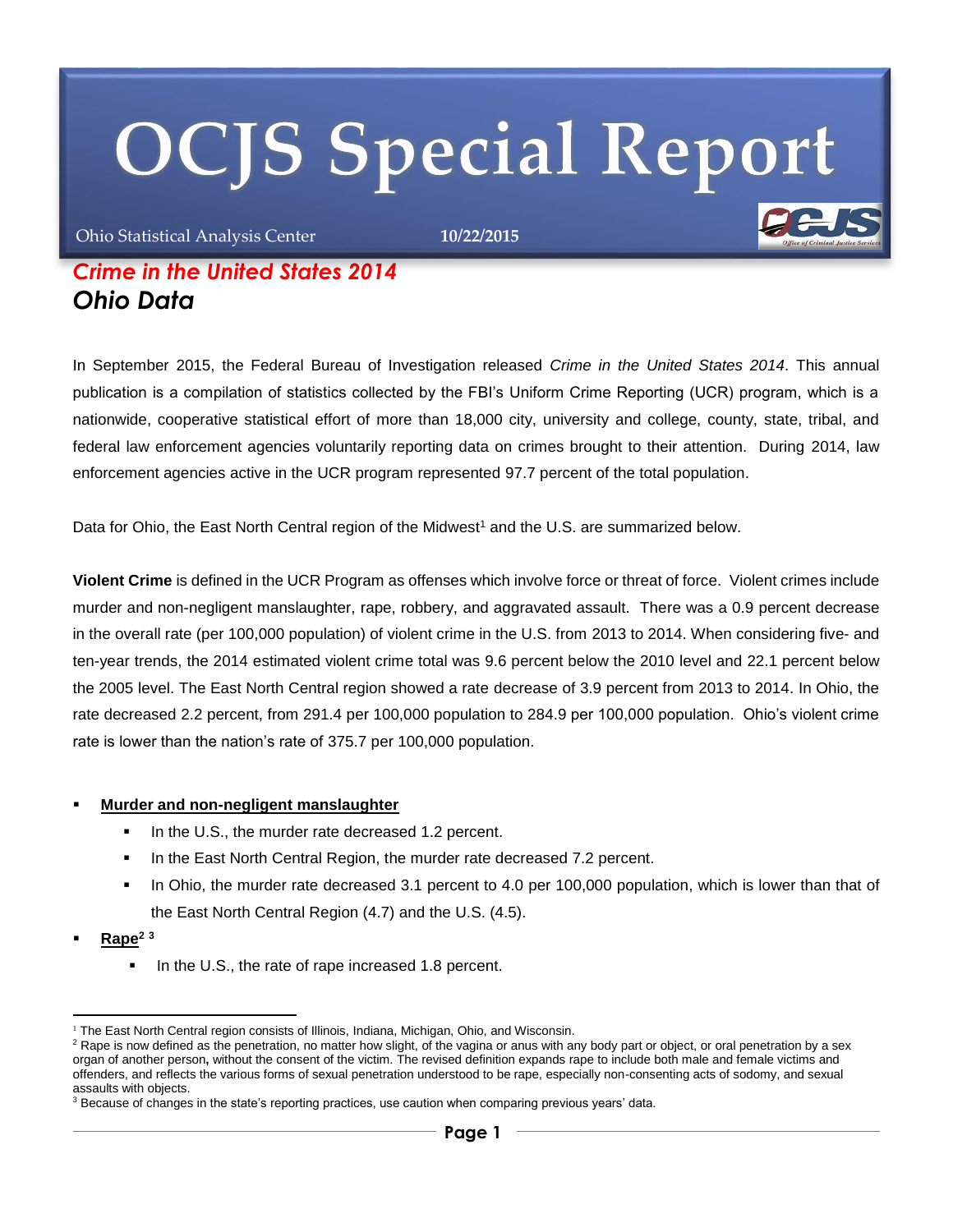- In the East North Central Region, the rate of rape decreased 6.2 percent.
- In Ohio<sup>4</sup>, the rate of rape increased 14.6 percent to 43.5 per 100,000 population, which is higher than both East North Central (41.4) and the U.S. (36.6).

#### **Robbery**

- In the U.S., the robbery rate decreased 6.3 percent.
- In the East North Central Region the robbery rate decreased 11.6 percent.
- In Ohio, the robbery rate decreased 12.1 percent, to 110.0 per 100,000 population. Ohio's robbery rate is higher than that of the U.S. (102.2) and the East North Central Region (102.8).

#### **Aggravated Assault**

- In the U.S., the aggravated assault rate increased 1.3 percent.
- In the East North Central Region the aggravated assault rate increased 1.3 percent.
- In Ohio, the aggravated assault rate increased 2.6 percent. Ohio's rate (127.4 per 100,000) is less than the rate of the East North Central Region (201.8) and the U.S. (232.5).

| <b>Violent Crime 2014</b>                                      |                   |             |                      |                   |                                                          |         |               |          |                |          |                              |         |
|----------------------------------------------------------------|-------------------|-------------|----------------------|-------------------|----------------------------------------------------------|---------|---------------|----------|----------------|----------|------------------------------|---------|
|                                                                |                   |             | <b>Violent Crime</b> |                   | <b>Murder and</b><br>Nonnegligent<br><b>Manslaughter</b> |         | Rape*         |          | <b>Robbery</b> |          | Aggravated<br><b>Assault</b> |         |
|                                                                |                   | Population  | <b>Number</b>        | Rate <sup>5</sup> | Number                                                   | Rate    | <b>Number</b> | Rate     | <b>Number</b>  | Rate     | <b>Number</b>                | Rate    |
| <b>United</b><br><b>States</b>                                 | 2013              | 316,497,531 | 1,199,684            | 379.1             | 14,319                                                   | 4.5     | 113,695       | 35.9     | 345,095        | 109.0    | 726,575                      | 229.6   |
|                                                                | 2014              | 318,857,056 | 1,197,987            | 375.7             | 14,249                                                   | 4.5     | 116,645       | 36.6     | 325,802        | 102.2    | 741,291                      | 232.5   |
|                                                                | Percent<br>change |             | $-0.1%$              | $-0.9%$           | $-0.5%$                                                  | $-1.2%$ | $+2.6%$       | $+1.8%$  | $-5.6$         | $-6.3$   | $+2.0$                       | $+1.3$  |
| <b>East</b><br><b>North</b><br><b>Central</b><br><b>Region</b> | 2013              | 46,674,416  | 170,180              | 364.6             | 2,345                                                    | 5.0     | 20,593        | 44.1     | 54,257         | 116.2    | 92,985                       | 199.2   |
|                                                                | 2014              | 46,739,039  | 163,854              | 350.6             | 2,179                                                    | 4.7     | 19,334        | 41.4     | 48,036         | 102.8    | 94,305                       | 201.8   |
|                                                                | Percent<br>change |             | $-3.7%$              | $-3.9%$           | $-7.1%$                                                  | $-7.2%$ | $-6.1%$       | $-6.2%$  | $-11.5%$       | $-11.6%$ | $+1.4%$                      | $+1.3%$ |
| Ohio                                                           | 2013              | 11,572,005  | 33,722               | 291.4             | 478                                                      | 4.1     | 4,391         | 37.9     | 14,483         | 125.2    | 14,370                       | 124.2   |
|                                                                | 2014              | 11,594,163  | 33,030               | 284.9             | 464                                                      | 4.0     | 5,042         | 43.5     | 12,753         | 110.0    | 14,771                       | 127.4   |
|                                                                | Percent<br>change |             | $-2.1%$              | $-2.2%$           | $-2.9%$                                                  | $-3.1%$ | $+14.8%$      | $+14.6%$ | $-11.9%$       | $-12.1%$ | $+2.8%$                      | $+2.6%$ |

\*Includes only the new definition. Please refer to the *Crime in the United States 2014* report for more information on 2013-2014 rape legacy number and rate comparisons.

**Property Crime** within the UCR Program includes the offenses of burglary, larceny-theft, motor vehicle theft and arson<sup>6</sup>. Theft-type offenses are the taking of money or property, but there is no force or threat of force against the victims. The property crime rate in the U.S. decreased 5.0 percent, from 2733.3 per 100,000 population to 2596.1 per 100,000 population. In the East North Central region the property crime rate decreased 7.6 percent. In Ohio, the overall property crime rate decreased 4.3 percent.

 $4$  Because of changes in the state's reporting practices, use caution when comparing previous years' data.

<sup>5</sup> Rate per 100,000 population

<sup>&</sup>lt;sup>6</sup> Although arson victims may be subject to force, arson is considered a property crime because it involves the destruction of property. However, the UCR Program does not have sufficient data to estimate arson offenses.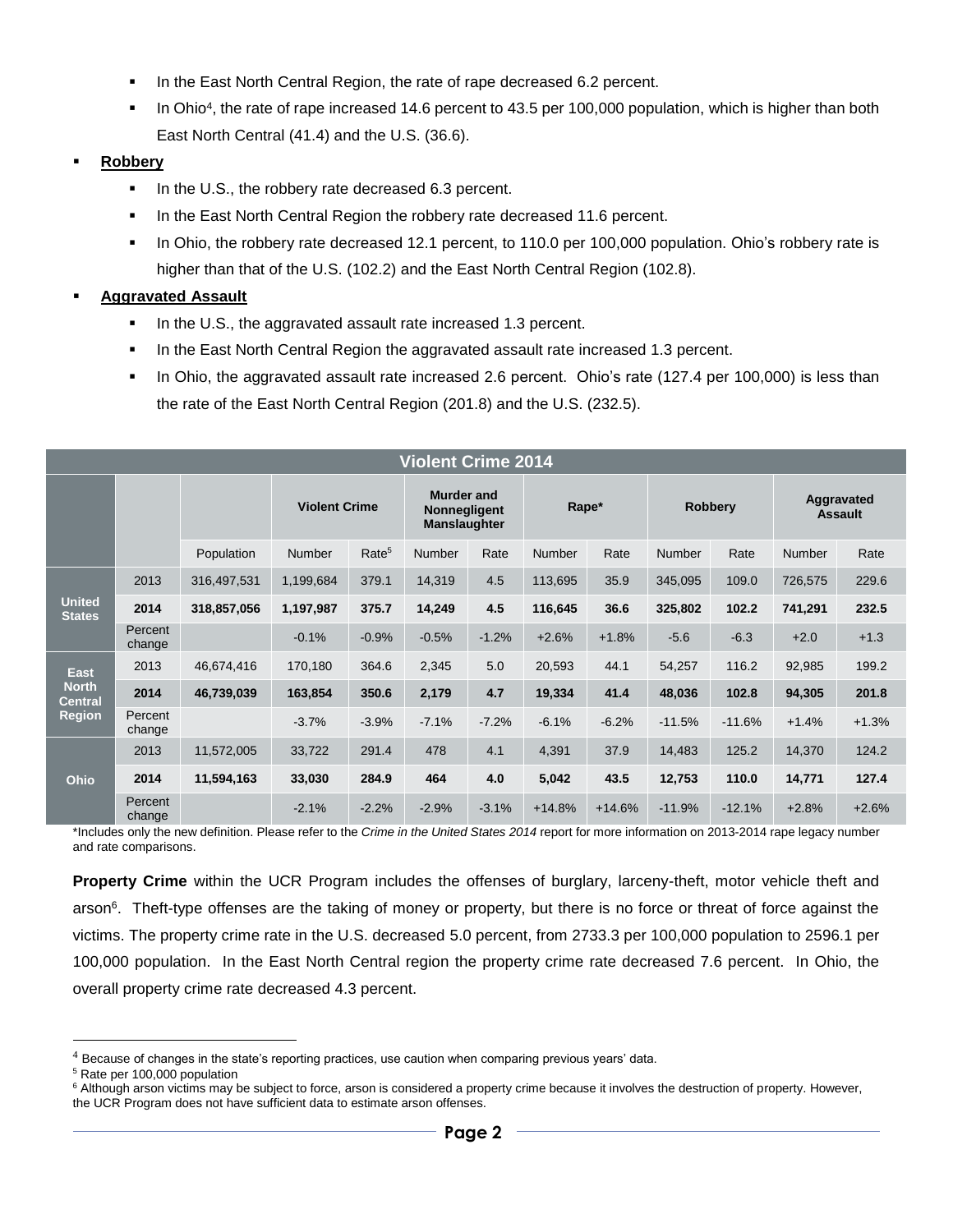### **Burglary**

- In the U.S., the burglary rate decreased 11.1 percent.
- In the East North Central region, the burglary rate decreased 15.6 percent.
- In Ohio, the burglary rate decreased 13.6 percent from 787.2 per 100,000 population to 680.0 per 100,000 population. This rate is higher than that of the U.S. (542.5) and the East North Central region (494.5).

### **Larceny-theft**

- In the U.S., larceny-theft rate decreased 3.4 percent.
- In the East North Central region, larceny-theft rate decreased 5.0 percent.
- In Ohio, the larceny-theft rate decreased 0.2 percent, from 1,968.5 per 100,000 population to 1,963.6 per 100,000 population. This rate is higher than both the East North Central Region (1,664.4) and the U.S. (1,837.3).

#### **Motor vehicle theft**

- In the U.S., the motor vehicle theft rate decreased 2.3 percent.
- In the East North Central Region, the motor vehicle theft rate decreased 6.7 percent.
- In Ohio, the motor vehicle theft rate decreased 7.9 percent from 168.7 per 100,000 population to 155.4 per 100,000 population. This rate is lower than the East North Central Region (172.0) and the U.S. (216.2).

| <b>Property Crime 2014</b>                           |                   |             |                       |         |                 |          |               |         |                                      |         |
|------------------------------------------------------|-------------------|-------------|-----------------------|---------|-----------------|----------|---------------|---------|--------------------------------------|---------|
|                                                      |                   |             | <b>Property Crime</b> |         | <b>Burglary</b> |          | Larceny-theft |         | <b>Motor Vehicle</b><br><b>Theft</b> |         |
|                                                      |                   | Population  | <b>Number</b>         | Rate    | <b>Number</b>   | Rate     | <b>Number</b> | Rate    | <b>Number</b>                        | Rate    |
| <b>United</b><br><b>States</b><br><b>Total</b>       | 2013              | 316,497,531 | 8,650,761             | 2,733.3 | 1,931,835       | 610.4    | 6,018,632     | 1,901.6 | 700,294                              | 221.3   |
|                                                      | 2014              | 318,857,056 | 8,277,829             | 2,596.1 | 1,729,806       | 542.5    | 5,858,496     | 1,837.3 | 689,527                              | 216.2   |
|                                                      | Percent<br>change |             | $-4.3%$               | $-5.0%$ | $-10.5%$        | $-11.1%$ | $-2.7%$       | $-3.4%$ | $-1.5%$                              | $-2.3%$ |
| <b>East North</b><br><b>Central</b><br><b>Region</b> | 2013              | 46,674,416  | 1,177,763             | 2,523.4 | 273,551         | 586.1    | 818,132       | 1,752.8 | 86,080                               | 184.4   |
|                                                      | 2014              | 46,739,039  | 1,089,474             | 2,331.0 | 231,146         | 494.5    | 777,925       | 1,664.4 | 80,403                               | 172.0   |
|                                                      | Percent<br>change |             | $-7.5%$               | $-7.6%$ | $-15.5%$        | $-15.6%$ | $-4.9%$       | $-5.0%$ | $-6.6%$                              | $-6.7%$ |
| Ohio                                                 | 2013              | 11,572,005  | 338,414               | 2,924.4 | 91,090          | 787.2    | 227,799       | 1,968.5 | 19,525                               | 168.7   |
|                                                      | 2014              | 11,594,163  | 324,528               | 2,799.1 | 78,845          | 680.0    | 227,668       | 1,963.6 | 18,015                               | 155.4   |
|                                                      | Percent<br>change |             | $-4.1%$               | $-4.3%$ | $-13.4%$        | $-13.6%$ | $-0.1%$       | $-0.2%$ | $-7.7%$                              | $-7.9%$ |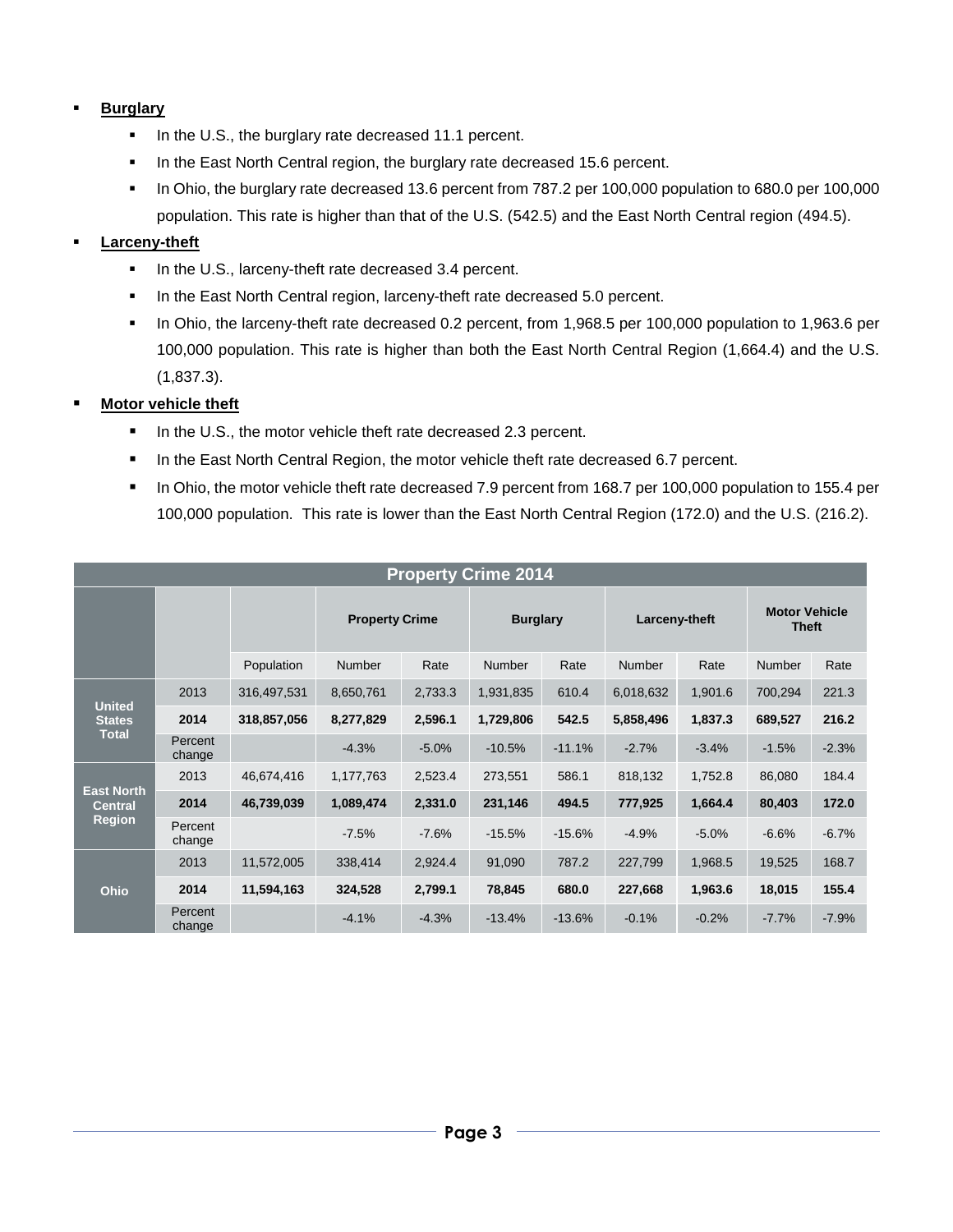| <b>Change in Violent Crime Rates from 2013 to 2014</b> |                                                                                    |                                                                                                                                                                               |  |  |  |  |  |
|--------------------------------------------------------|------------------------------------------------------------------------------------|-------------------------------------------------------------------------------------------------------------------------------------------------------------------------------|--|--|--|--|--|
|                                                        | Ohio <sup>7</sup>                                                                  | <b>National/Regional</b>                                                                                                                                                      |  |  |  |  |  |
|                                                        | Akron: Decrease of 13.3%                                                           | National: Decrease of 0.9%                                                                                                                                                    |  |  |  |  |  |
|                                                        | Canton: Increase of 8.8%                                                           | East North Central: Reported a decrease                                                                                                                                       |  |  |  |  |  |
| <b>Violent Crime</b>                                   | Cincinnati: Decrease of 5.0%                                                       | of 3.9% in the violent crime rate. Wisconsin                                                                                                                                  |  |  |  |  |  |
| Ohio: Decrease of 2.2%                                 | <b>Cleveland: Decrease of 9.7%</b>                                                 | and Indiana were the only states to report                                                                                                                                    |  |  |  |  |  |
|                                                        | Dayton: Decrease of 1.8%                                                           | an increase in the rate of violent crime.                                                                                                                                     |  |  |  |  |  |
|                                                        | Toledo: Increase of 6.4%                                                           |                                                                                                                                                                               |  |  |  |  |  |
|                                                        | Youngstown: Decrease of 19.1%                                                      |                                                                                                                                                                               |  |  |  |  |  |
|                                                        | Akron: Increase of 13.0%                                                           | National: Decrease of 1.2%                                                                                                                                                    |  |  |  |  |  |
|                                                        | <b>Canton: Decrease of 26.7%</b>                                                   | East North Central: Reported a decrease                                                                                                                                       |  |  |  |  |  |
| <b>Murder</b>                                          | Cincinnati: Decrease of 14.4%                                                      | of 7.2% in the murder rate. Wisconsin was                                                                                                                                     |  |  |  |  |  |
| Ohio: Decrease of 3.1%                                 | the only state to report an increase in the<br><b>Cleveland: Increase of 14.6%</b> |                                                                                                                                                                               |  |  |  |  |  |
|                                                        | Dayton: Decrease of 4.7%                                                           | rate of murder.                                                                                                                                                               |  |  |  |  |  |
|                                                        | Toledo: Decrease of 14.1%                                                          |                                                                                                                                                                               |  |  |  |  |  |
|                                                        | Youngstown: Increase of 0.2%                                                       |                                                                                                                                                                               |  |  |  |  |  |
|                                                        | Akron: Increase of 7.1%                                                            | National: Increase of 1.8%<br>East North Central: Reported a decrease                                                                                                         |  |  |  |  |  |
|                                                        | Canton*:                                                                           |                                                                                                                                                                               |  |  |  |  |  |
| Rape                                                   | Cincinnati: Increase of 14.1%                                                      | of 6.2% in the rate of rape. Ohio was the<br>only state to report an increase in the rate                                                                                     |  |  |  |  |  |
| Ohio: Increase of 14.6%                                | <b>Cleveland: Increase of 15.7%</b><br>of rape.                                    |                                                                                                                                                                               |  |  |  |  |  |
|                                                        | Dayton: Increase of 24.4%                                                          |                                                                                                                                                                               |  |  |  |  |  |
|                                                        | Toledo: Increase of 80.3%                                                          |                                                                                                                                                                               |  |  |  |  |  |
|                                                        | Youngstown: Increase of 31.3%                                                      |                                                                                                                                                                               |  |  |  |  |  |
|                                                        | Akron: Decrease of 17.4%                                                           | National: Decrease of 6.3%                                                                                                                                                    |  |  |  |  |  |
|                                                        | <b>Canton: Decrease of 35.9%</b>                                                   | East North Central: Reported a decrease                                                                                                                                       |  |  |  |  |  |
| <b>Robbery</b>                                         | Cincinnati: Decrease of 16.1%                                                      | of 11.6% in the robbery rate. Wisconsin<br>was the only state to report an increase in<br>the rate of robbery.                                                                |  |  |  |  |  |
| Ohio: Decrease of 12.1%                                | Cleveland: Decrease of 14.2%                                                       |                                                                                                                                                                               |  |  |  |  |  |
|                                                        | Dayton: Increase of 1.8%                                                           |                                                                                                                                                                               |  |  |  |  |  |
|                                                        | Toledo: Decrease of 1.2%                                                           |                                                                                                                                                                               |  |  |  |  |  |
|                                                        | Youngstown: Decrease of 21.1%                                                      |                                                                                                                                                                               |  |  |  |  |  |
|                                                        | Akron: Decrease of 15.3%                                                           | National: Increase of 1.3%                                                                                                                                                    |  |  |  |  |  |
|                                                        | <b>Canton:</b> Increase of 73.5%                                                   | East North Central: Reported an increase<br>of 1.3% in the aggravated assault rate.<br>Illinois was the only state to report a<br>decrease in the rate of aggravated assault. |  |  |  |  |  |
|                                                        | Cincinnati: Increase of 10.6%                                                      |                                                                                                                                                                               |  |  |  |  |  |
| <b>Aggravated Assault</b><br>Ohio: Increase of 2.6%    | <b>Cleveland: Decrease of 7.6%</b>                                                 |                                                                                                                                                                               |  |  |  |  |  |
|                                                        | Dayton: Decrease of 9.8%                                                           |                                                                                                                                                                               |  |  |  |  |  |
|                                                        | Toledo: Increase of 5.5%                                                           |                                                                                                                                                                               |  |  |  |  |  |
|                                                        | Youngstown: Decrease of 23.0%                                                      |                                                                                                                                                                               |  |  |  |  |  |

\*2013 data unavailable, therefore rate changes from 2013 to 2014 could not be calculated.

-

 $7$  Violent and property crime rates for Columbus in 2013 were not available, therefore rate changes from 2013 to 2014 could not be calculated.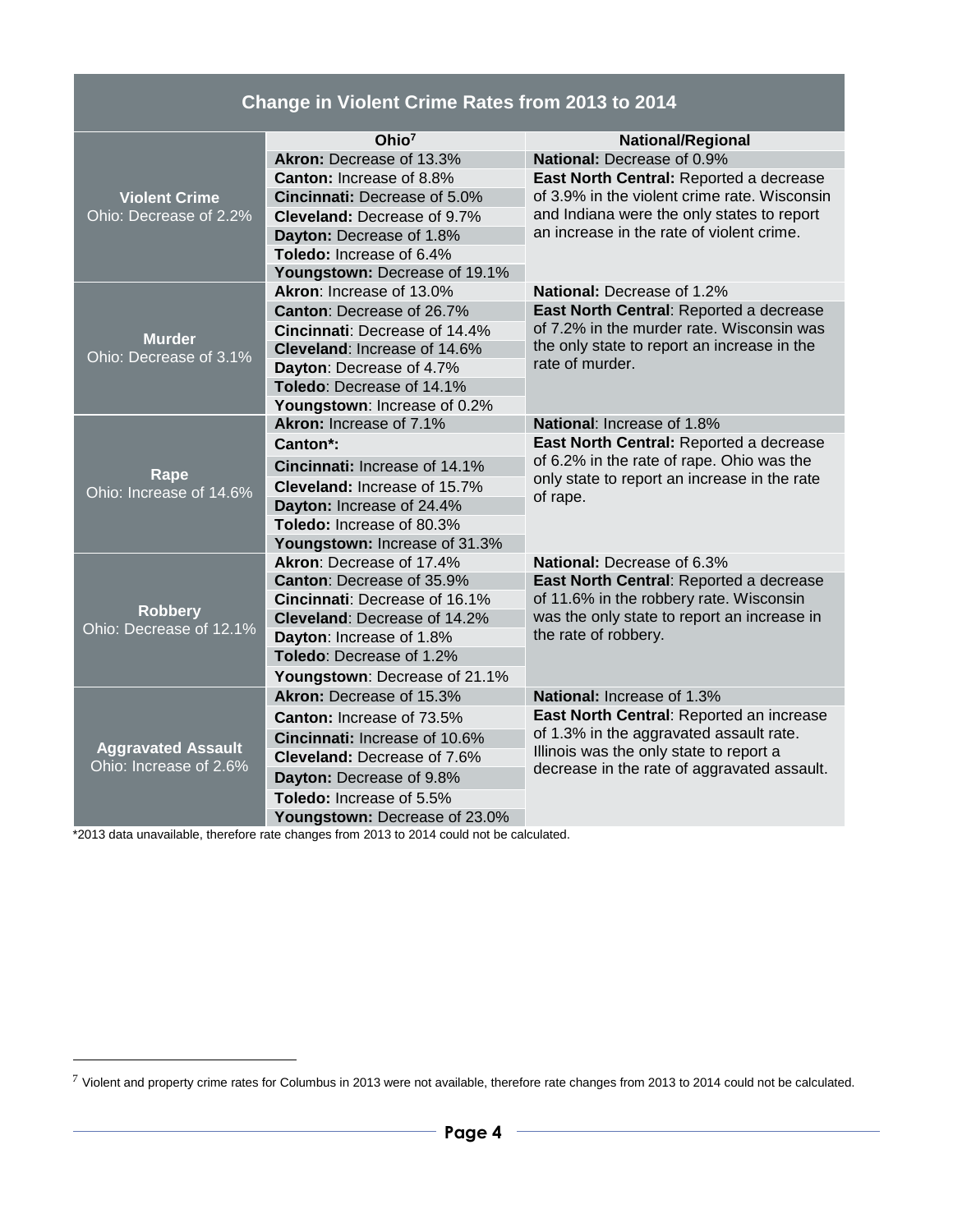## **Change in Property Crime Rates from 2013 to 2014**

|                            | Ohio                                 | <b>National/Regional</b>                       |  |  |
|----------------------------|--------------------------------------|------------------------------------------------|--|--|
|                            | Akron: Decrease of 5.8%              | <b>National: Decrease of 5.0%</b>              |  |  |
|                            | <b>Canton: Decrease of 7.4%</b>      | East North Central: Reported a decrease        |  |  |
| <b>Property Crime</b>      | <b>Cincinnati:</b> Decrease of 4.3%  | of 7.6% in the property crime rate. All states |  |  |
| Ohio: Decrease of 4.3%     | <b>Cleveland: Decrease of 8.7%</b>   | reported a decrease in the rate of property    |  |  |
|                            | Dayton: Increase of 2.5%             | crime. Michigan reported the greatest          |  |  |
|                            | Toledo*:                             | decrease in the rate of property crime.        |  |  |
|                            | Youngstown: Decrease of 10.6%        |                                                |  |  |
|                            | Akron: Decrease of 7.0%              | National: Decrease of 11.1%                    |  |  |
|                            | <b>Canton: Decrease of 15.9%</b>     | East North Central: Reported a decrease        |  |  |
|                            | <b>Cincinnati: Decrease of 12.2%</b> | of 15.6% in the burglary rate. All states      |  |  |
| <b>Burglary</b>            | <b>Cleveland: Decrease of 0.2%</b>   | reported a decrease in the rate of burglary.   |  |  |
| Ohio: Decrease of 13.6%    | Dayton: Increase of 12.3%            | Michigan reported the greatest decrease in     |  |  |
|                            | Toledo: Decrease of 15.8%            | the rate of burglary.                          |  |  |
|                            | Youngstown: Decrease of 12.1%        |                                                |  |  |
|                            | Akron: Decrease of 5.0%              | <b>National:</b> Decrease of 3.4%              |  |  |
|                            | <b>Canton: Increase of 2.6%</b>      | East North Central: Reported a decrease        |  |  |
|                            | <b>Cincinnati:</b> Increase of 1.0%  | of 5.0% in the larceny-theft rate. All states  |  |  |
| <b>Larceny-Theft</b>       | <b>Cleveland: Decrease of 4.0%</b>   | reported a decrease in the rate of larceny-    |  |  |
| Ohio: Decrease of 0.2%     | Dayton: Decrease of 2.1%             | theft. Michigan reported the greatest          |  |  |
|                            | Toledo:                              | decrease in the rate of larceny-theft.         |  |  |
|                            | Youngstown: Decrease of 6.9%         |                                                |  |  |
|                            | Akron: Decrease of 8.0%              | <b>National: Decrease of 2.3%</b>              |  |  |
|                            | <b>Canton: Decrease of 42.5%</b>     | East North Central: Reported a decrease        |  |  |
|                            | <b>Cincinnati: Decrease of 14.3%</b> | of 6.7% in the motor vehicle theft rate.       |  |  |
| <b>Motor Vehicle Theft</b> | <b>Cleveland: Decrease of 6.8%</b>   | Wisconsin was the only state to report an      |  |  |
| Ohio: Decrease of 7.9%     | Dayton: Decrease of 5.4%             | increase in the rate of motor vehicle theft.   |  |  |
|                            | Toledo: Decrease of 10.2%            |                                                |  |  |
|                            | Youngstown: Decrease of 21.6%        |                                                |  |  |
|                            | Akron: Decrease of 20.9%             | National: No data available                    |  |  |
|                            | <b>Canton: Decrease of 36.0%</b>     | East North Central: No data available          |  |  |
|                            | Cincinnati: Increase of 42.9%        |                                                |  |  |
| Arson                      | Cleveland: Decrease of 4.0%          |                                                |  |  |
| Ohio: No data available    | Dayton: Decrease of 34.8%            |                                                |  |  |
|                            | Toledo:                              |                                                |  |  |
|                            | Youngstown: Increase of 319.5%       |                                                |  |  |

\*For some property crime rates in Toledo, both 2013 and 2014 data were unavailable, therefore rate changes from 2013 to 2014 could not be calculated.